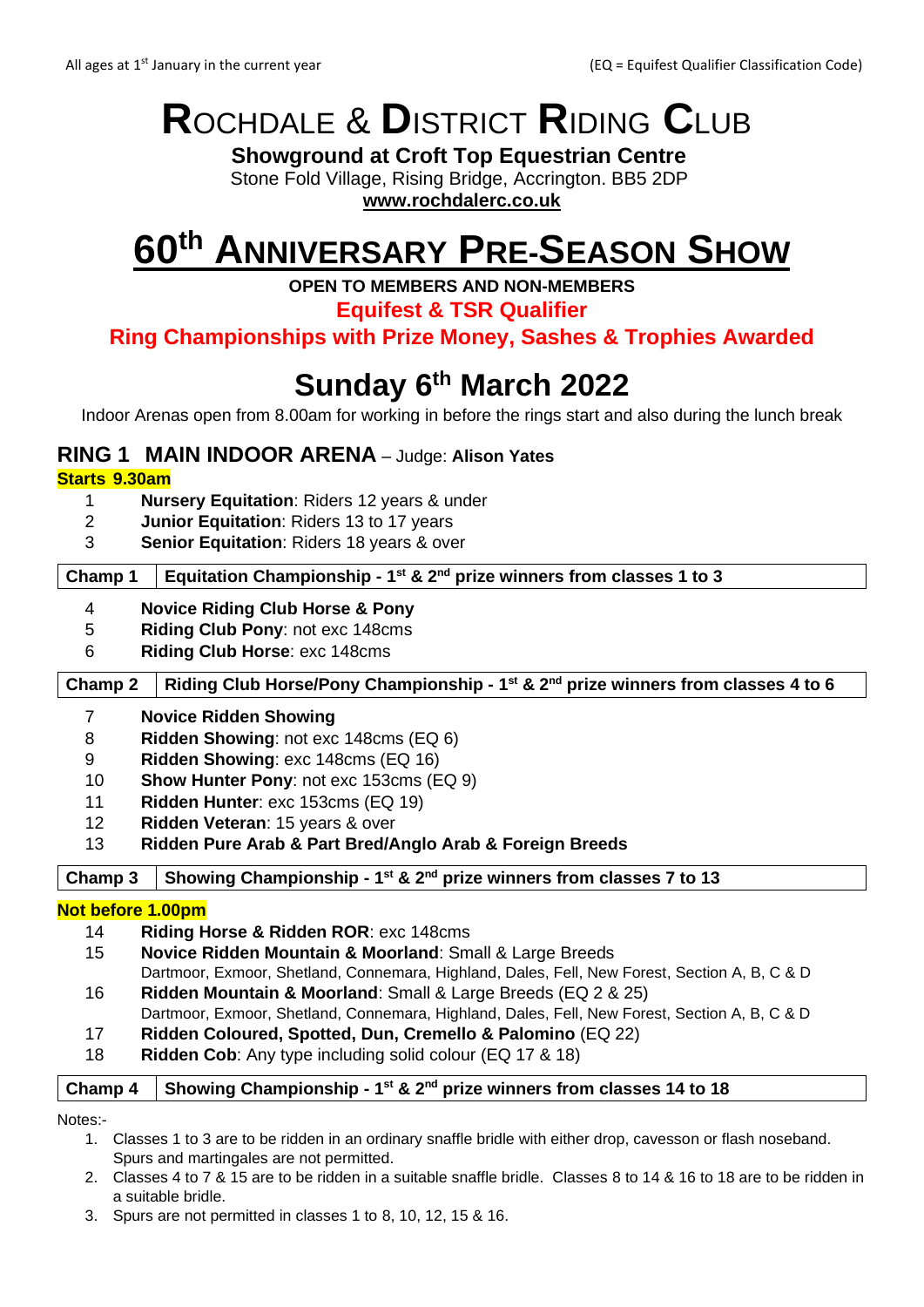#### **RING 2 SMALL INDOOR ARENA** – Judge: **Chloe Smallbone**

#### **Starts 10.00am**

- 19 **Lead Rein Equitation**: Riders 8 *years* & under
- 20 **Lead Rein Showing**: Riders 8 years & under (EQ 3, 7 & 10)
- 21 **First Ridden Pony & First Ridden Mountain & Moorland** (EQ 4 & 8) FR Pony – Rider 10 years & under / FR M&M – Riders 11 years under

#### **Champ 5 Mini Championship - 1 st & 2nd prize winners from classes 20 & 21**

| 22                                            | <b>Young Handler:</b> Handlers 11 years & under - Judged on handler's capability |                                                                                              |  |  |  |
|-----------------------------------------------|----------------------------------------------------------------------------------|----------------------------------------------------------------------------------------------|--|--|--|
| 23                                            | In Hand Pure Bred Welsh: Section A & B (EQ 1)                                    |                                                                                              |  |  |  |
| 24                                            | In Hand Mountain & Moorland: Small Breeds (excluding Welsh) (EQ 1)               |                                                                                              |  |  |  |
|                                               | Dartmoor, Exmoor & Shetland                                                      |                                                                                              |  |  |  |
| 25                                            | In Hand Pure Bred Welsh: Section C & D (EQ 1)                                    |                                                                                              |  |  |  |
| 26                                            | In Hand Mountain & Moorland: Large Breeds (excluding Welsh) (EQ 1)               |                                                                                              |  |  |  |
| Connemara, Highland, Dales, Fell & New Forest |                                                                                  |                                                                                              |  |  |  |
| Champ <sub>6</sub>                            |                                                                                  | In Hand M&M Championship - $1^{st}$ & $2^{nd}$ prize winners from classes 23 to 26           |  |  |  |
|                                               |                                                                                  |                                                                                              |  |  |  |
| Not before 1.00pm                             |                                                                                  |                                                                                              |  |  |  |
| 27                                            |                                                                                  | <b>In Hand Best Condition</b>                                                                |  |  |  |
| 28                                            |                                                                                  | In Hand Yearlings                                                                            |  |  |  |
| 29                                            | In Hand Youngstock: 2 & 3 years                                                  |                                                                                              |  |  |  |
| Champ 7                                       |                                                                                  | In Hand Championship - 1 <sup>st</sup> & 2 <sup>nd</sup> prize winners from classes 27 to 29 |  |  |  |
| 30                                            |                                                                                  | In Hand Veteran: 15 years & over                                                             |  |  |  |

- 31 **In Hand Coloured, Spotted, Dun, Cremello & Palomino (**EQ 23)
- 32 **In Hand Cob**: Any type including solid colour
- 33 **In Hand Showing**: not exc 138cms **(**EQ 33)
- 34 **In Hand Showing**; exc 138cms **(**EQ 33)
- 35 **In Hand Hunter Pony**: not exc 153cms
- 36 **In Hand Hunter**: exc 153cms

#### 37 **In Hand Pure Arab & Part Bred/Anglo Arab & Foreign Breeds**

#### **Champ 8 In Hand Championship - 1 st & 2nd prize winners from classes 30 to 37**

Notes:-

- 1. Lead rein equitation is to be ridden in an ordinary snaffle bridle and other lead rein classes are to be ridden in a suitable snaffle bridle with the lead rein attached to the noseband only. Competitors entering lead rein classes are ineligible to enter classes of the lead and vice versa.
- 2. PROTECTIVE HEADWEAR MUST BE WORN BY JUNIOR HANDLERS in the In-Hand classes and is recommended for Seniors. Handlers must be smartly dressed.

### **Ring Championships**

**Open to 1st and 2nd prize winnings as detailed at the end of each section**

**Sashes, Rosettes and Prize Money awarded to Champion & Reserve with a trophy to Champion**

*Prize Money Champion - £20.00 Reserve - £10.00*

**Highest Placed Members Rosettes**

Awarded in randomly selected classes at all competitions **Kindly Sponsored by TIMPSONS [www.timpsons.co.uk](http://www.timpsons.co.uk/)**